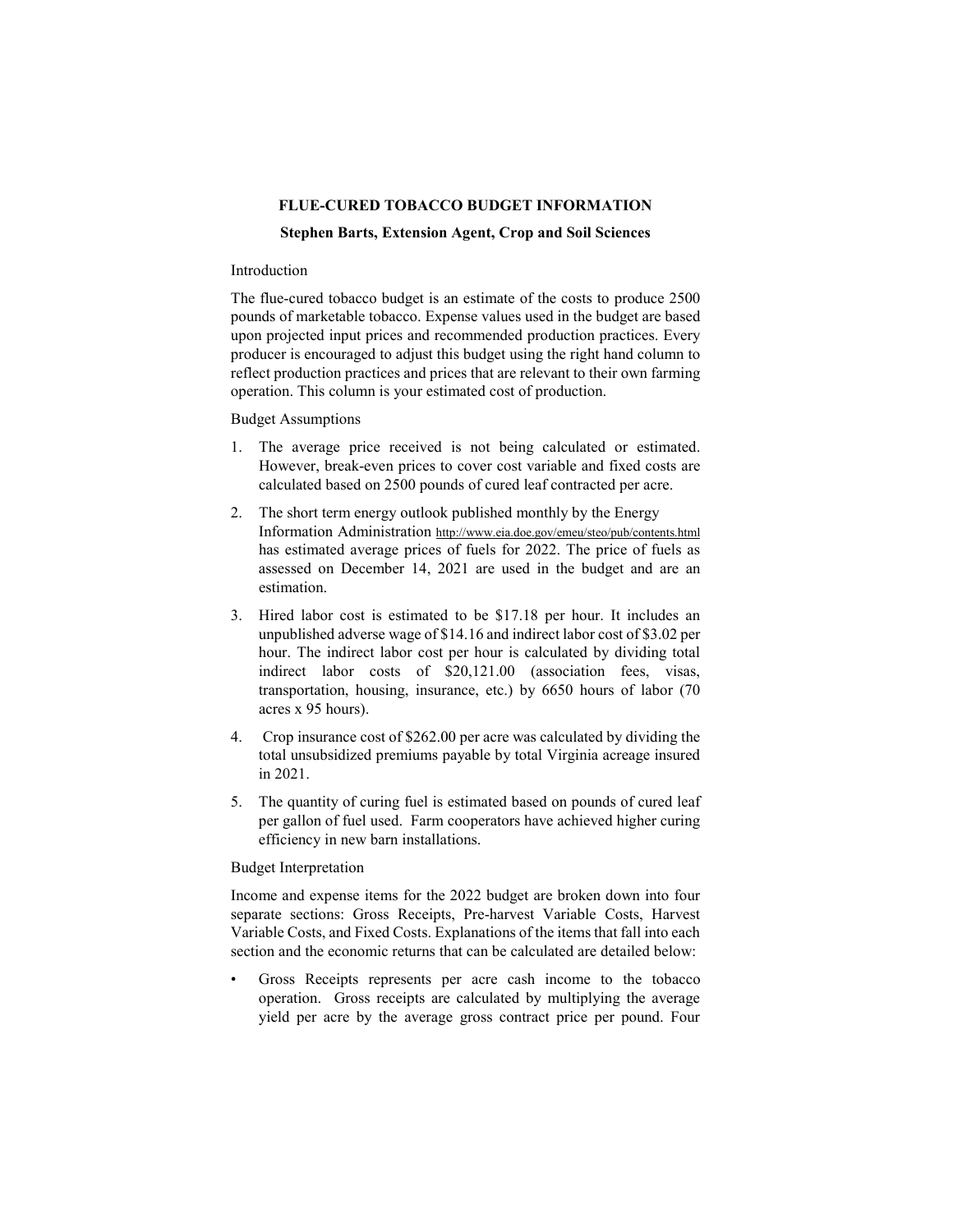### 2 Flue-cured Tobacco Budget Information

different leaf separations with a contract price can be entered into an Excel spreadsheet referenced at the end of this section.

- Pre-harvest costs are typically cash expenses that must be paid annually to produce a crop of tobacco prior to harvest. Examples of pre-harvest variable costs include plants, fertilizer, chemicals, machinery fuel and repairs and hired labor.
- Harvest costs are cash expenses getting the tobacco from the field to the buying station. Examples of harvest costs include harvest labor, curing fuel and electricity.
- Total Variable Costs is the sum of pre-harvest and harvest variable costs. Variable costs are often called "cash costs" or "out-of-pocket expenses".
- Return over variable costs is simply the gross receipts of the crop minus the total variable costs. This value can essentially be viewed as the return over "cash costs" or the return over "out-of-pocket expenses".
- Fixed Costs are the expenses that result from the ownership of a fixed input. Examples of fixed costs include depreciation, property taxes, and insurance on the barns and machinery. A land charge has been excluded from this calculation.
- The return to land, risk, and management is calculated by subtracting the total variable costs and the fixed expenses from Gross Receipts. This represents the return to the operator's land (the equivalent of an annual land charge or rental value), time (unpaid operator/family labor), and management skills employed in producing a crop.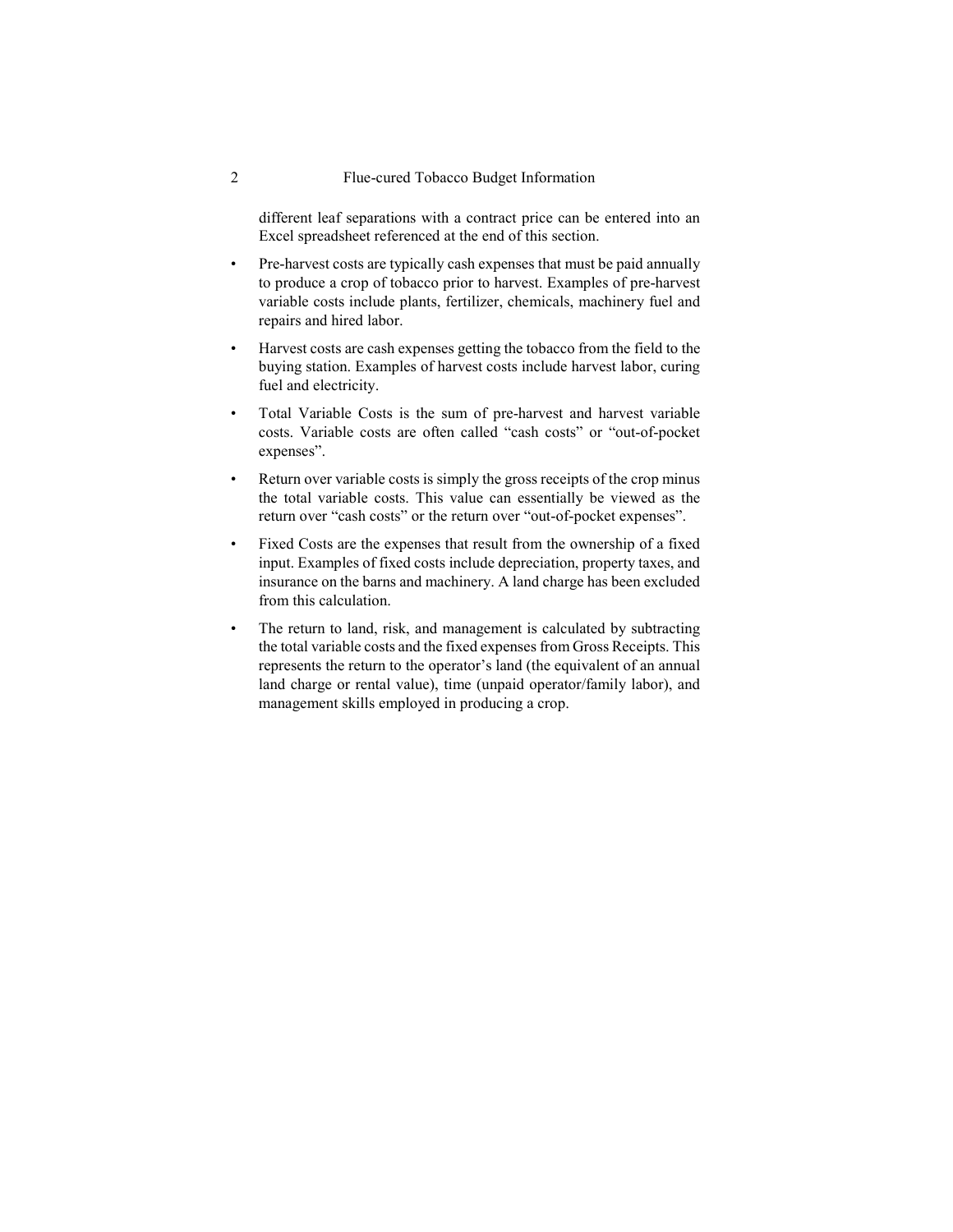# **FLUE-CURED TOBACCO –Contract, Irrigated**

ESTIMATED COSTS AND REURNS PER ACRE **Acres**

| 2500 POUND YIELD                                       |                        |                  |                        |            |      |  |  |
|--------------------------------------------------------|------------------------|------------------|------------------------|------------|------|--|--|
|                                                        |                        |                  | Price or               |            |      |  |  |
|                                                        |                        | Quantity         | Cost/                  | Total      | Your |  |  |
|                                                        | Unit                   | /Acre            | Unit                   | Acre       | Farm |  |  |
| <b>1. GROSS RECEIPTS</b>                               |                        |                  |                        |            |      |  |  |
| <b>Stalk Position Lbs</b>                              |                        |                  |                        |            |      |  |  |
| <b>Stalk Position Lbs</b>                              |                        |                  |                        |            |      |  |  |
| <b>Stalk Position Lbs</b>                              |                        |                  |                        |            |      |  |  |
| <b>TOTAL RECEIPTS:</b>                                 | Lbs                    |                  |                        |            |      |  |  |
| <b>2. PRE-HARVEST VARIABLE COSTS</b>                   |                        |                  |                        |            |      |  |  |
| TOBACCO PLANTS -                                       |                        |                  |                        |            |      |  |  |
| Flue-cured                                             | 1M                     | 6.20             | \$38.00                | \$235.60   |      |  |  |
| Cover Crop: Rye                                        | BU                     | 2.00             | \$20.00                | \$40.00    |      |  |  |
| Lime (Prorated)                                        | TON                    | 0.56             | \$43.65                | \$24.44    |      |  |  |
| FRow: Fertilizer (6-12-18)                             | <b>CWT</b>             | 9.00             | \$46.00                | \$414.00   |      |  |  |
| Sidedress: (15.5-0-0)                                  | <b>CWT</b>             | 2.00             | \$37.88                | \$75.76    |      |  |  |
| Herbicides                                             | <b>ACRE</b>            | 1.00             | \$32.91                | \$32.91    |      |  |  |
| Insecticides                                           | ACRE                   | 1.00             | \$65.61                | \$65.61    |      |  |  |
| Fungicides                                             | <b>ACRE</b>            | 1.00             | \$81.76                | \$81.76    |      |  |  |
| Nematicides                                            | <b>ACRE</b>            | 1.00             | \$198.90               | \$198.90   |      |  |  |
| Sucker Control                                         | ACRE                   | 1.00             | \$114.84               | \$114.84   |      |  |  |
| Federal Crop & Hail                                    |                        |                  |                        |            |      |  |  |
| <b>Insurance APH</b>                                   | ACRE                   | 1.00             | \$262.00               | \$262.00   |      |  |  |
| Land Rent                                              | <b>ACRE</b>            | 1.00             | \$0.00                 | \$0.00     |      |  |  |
| Tractor Equip: Fuel & Oil                              | Eq Gal                 | 61.11            | \$2.62                 | \$160.11   |      |  |  |
| Tractor & Equip.: Repairs                              | <b>ACRE</b>            | 1.00             | \$79.09                | \$79.09    |      |  |  |
| Tractor & Equip.: Labor                                | HRS                    | 14.65            | \$17.18                | \$251.69   |      |  |  |
| Hand Production Labor                                  | <b>HRS</b>             | 35.00            | \$17.18                | \$601.30   |      |  |  |
| Production Interest<br>6                               | Months                 | \$1,319.01       | 5.0%                   | \$65.95    |      |  |  |
| <b>TOTAL PRE-HARVEST COSTS</b>                         |                        | \$1.08 Per Pound |                        | \$2,703.96 |      |  |  |
| <b>3. HARVEST VARIABLE COSTS</b>                       |                        |                  |                        |            |      |  |  |
| Tractor Equip: Fuel & Oil                              | Eq Gal                 | 17.61            | \$2.62                 | \$46.14    |      |  |  |
| Tractor & Equip.: Repairs                              | ACRE                   | 1.00             | \$44.48                | \$44.48    |      |  |  |
| Tractor & Equip.: Labor                                | HRS                    | 8.54             | \$17.18                | \$146.72   |      |  |  |
| Hand Harvest Labor                                     | <b>HRS</b>             | 60.00            | \$17.18                | \$1.030.80 |      |  |  |
| Curing Fuel (LP)<br>10                                 | gal/cwt                | 250.00           | \$1.65                 | \$412.50   |      |  |  |
| Building Ins. & Electricity                            | ACRE                   | 1.00             | \$181.00               | \$181.00   |      |  |  |
| Supplies                                               | <b>ACRE</b>            | 1.00             | \$16.10                | \$16.10    |      |  |  |
| TOTAL HARVEST COSTS:                                   |                        | \$0.75 Per Pound |                        | \$1,877.74 |      |  |  |
|                                                        | <b>Breakeven Yield</b> |                  | <b>Breakeven Price</b> |            |      |  |  |
| <b>4. TOTAL VARIABLE COST</b>                          |                        |                  |                        |            |      |  |  |
|                                                        | 2,411 Pounds @ \$1.90  |                  | \$1.83/ Pound          | \$4,581.70 |      |  |  |
| <b>5. RETURN OVER TOTAL VARIABLE COST</b>              |                        |                  |                        | \$0.00     |      |  |  |
| 6. MACHINERY FIXED COSTS (BASED ON NEW EQUIPMENT COST) |                        |                  |                        |            |      |  |  |
|                                                        | <b>ACRE</b>            | 1.00             | \$856.35               | \$856.35   |      |  |  |
| <b>7. OTHER FIXED COSTS</b>                            | DOL                    | \$4,581.70       | 8.0%                   | \$366.54   |      |  |  |
| <b>8. TOTAL FIXED COSTS</b>                            |                        |                  | \$0.49 Per Pound       | \$1,222.89 |      |  |  |
| 9. TOTAL VARIABLE & FIXED                              |                        |                  |                        |            |      |  |  |
| <b>COSTS</b>                                           |                        | \$2.32 Per Pound |                        | \$5,804.59 |      |  |  |
| 10. PROJECTED NET RETURNS TO LAND, RISK AND            |                        |                  |                        |            |      |  |  |
| <b>MANAGEMENT:</b>                                     |                        |                  |                        | \$0.00     |      |  |  |

\* PLEASE NOTE: THIS BUDGET IS FOR PLANNING PURPOSES ONLY.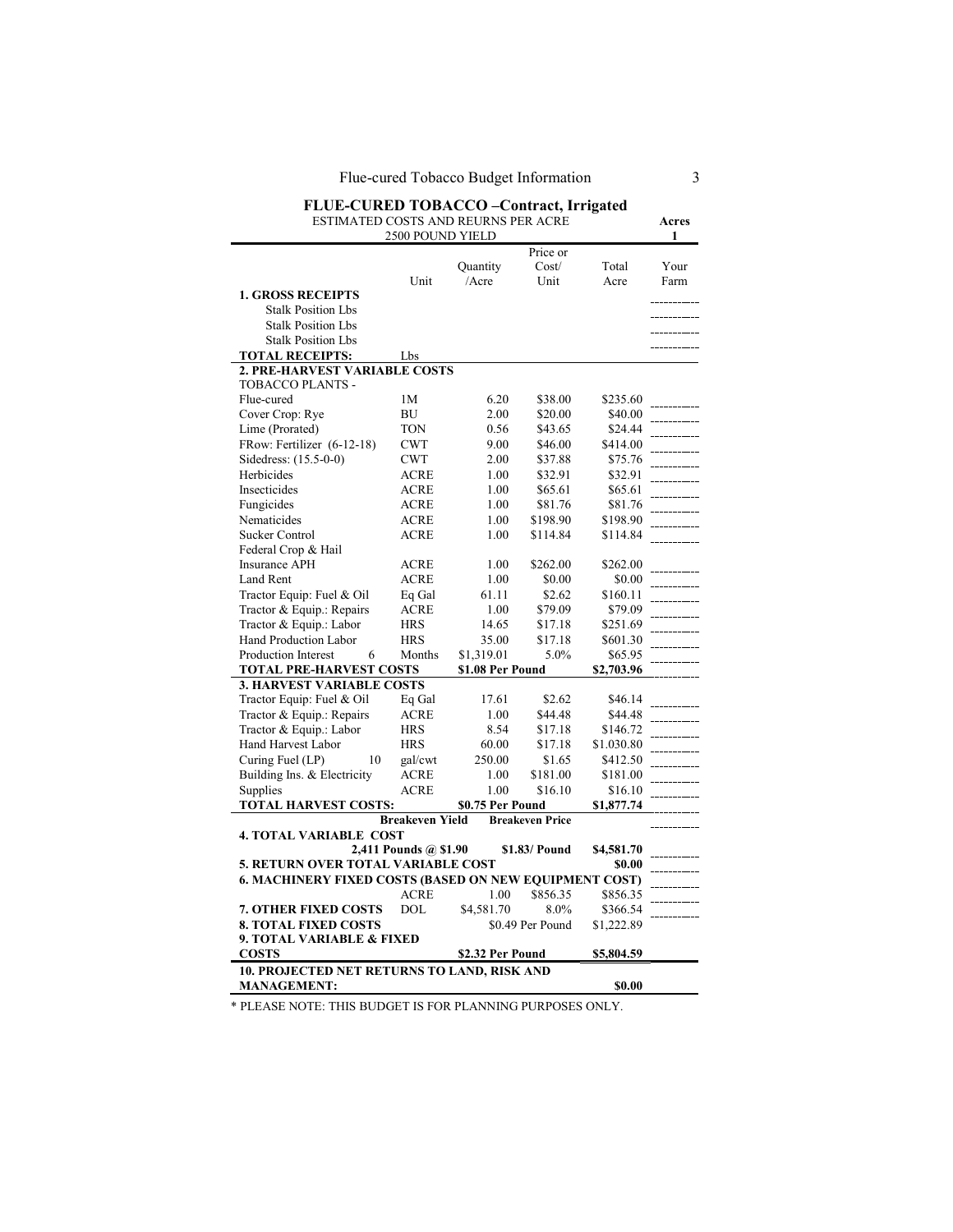#### Profit Analysis

Based upon budget projections, the "Total Variable Costs or Cash Costs" of production for the 2022 crop are estimated at \$4,581.70 per acre or \$1.83 a pound. The breakdown of variable costs is displayed in Figure 1. Fixed Costs were estimated at \$1,222.89 an acre or \$0.49 a pound. Farmers must be able to cover fixed costs in the long run for the farm business to be sustainable.



The price needed to cover total cost with varying yields is in the following table. It also calculates additional prices needed to generate varying profit levels that can pay for family living expenses.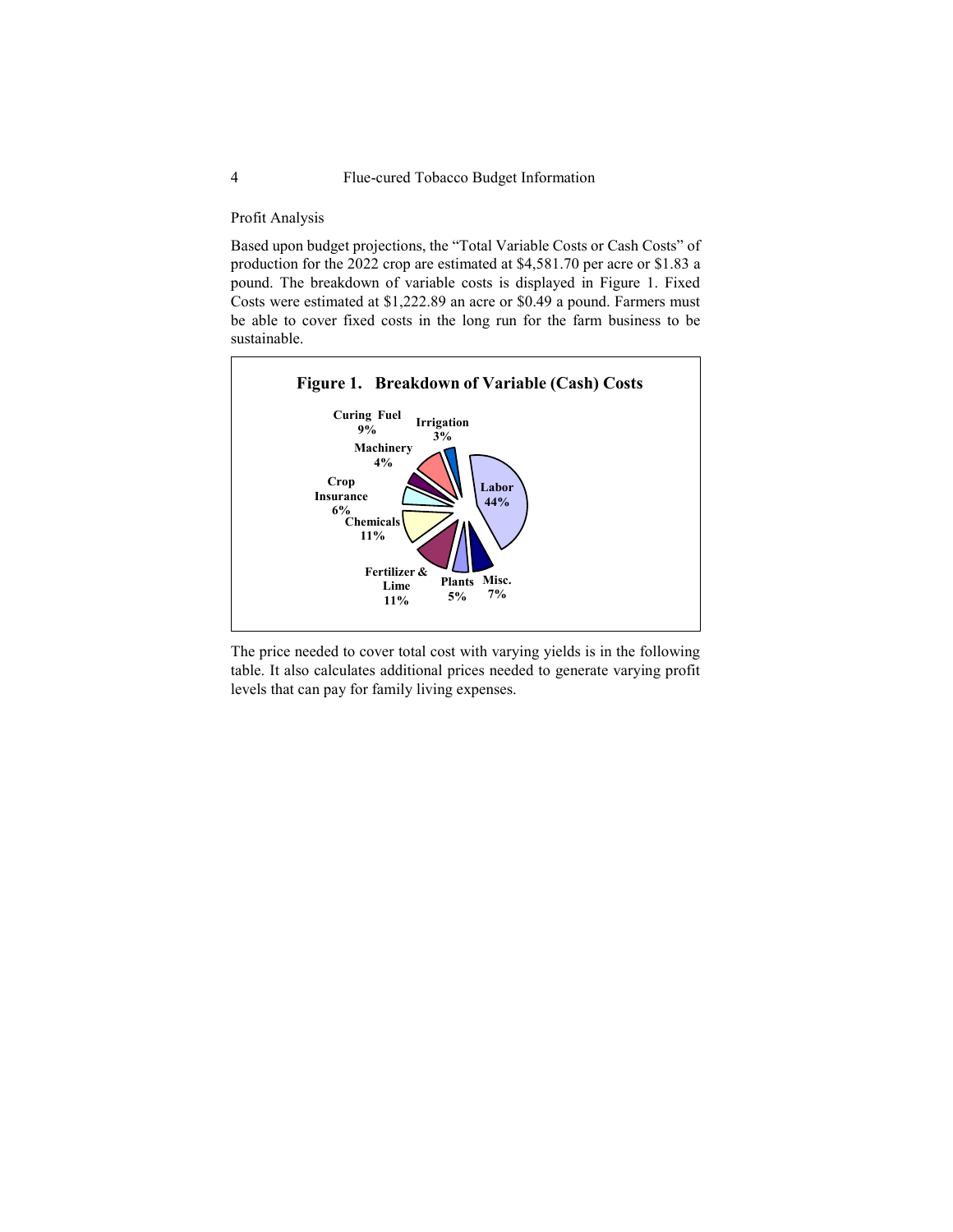Since yield and average sale price will vary from farm to farm each year, calculated returns over variable costs with varying yield and price levels are displayed in the following table.

| AVERAGE PRICE (\$/lb.) NEEDED TO COVER TOTAL COSTS (VARIABLE AND<br>$FIXED1$ |                                |                      |                                                        |          |                                                      |          |            |  |  |  |
|------------------------------------------------------------------------------|--------------------------------|----------------------|--------------------------------------------------------|----------|------------------------------------------------------|----------|------------|--|--|--|
| <b>FARM</b><br>YIELD                                                         |                                |                      |                                                        |          | <b>Desired Net Income per Acre Above Total Costs</b> |          |            |  |  |  |
| Lbs.                                                                         | TOTAL.<br>COST/<br><b>ACRE</b> | Fixed<br>Cost<br>/Lb | \$0.00                                                 | \$250.00 | \$500.00                                             | \$750.00 | \$1,000.00 |  |  |  |
|                                                                              |                                |                      | -- Average Price Needed to Cover Total Cost (\$/Lb) -- |          |                                                      |          |            |  |  |  |
| 2000                                                                         | \$5,722.09                     | 0.61                 | \$2.86                                                 | \$2.99   | \$3.11                                               | \$3.24   | \$3.36     |  |  |  |
| 2250                                                                         | \$5,763.34                     | 0.54                 | \$2.56                                                 | \$2.67   | \$2.78                                               | \$2.89   | \$3.01     |  |  |  |
| 2500                                                                         | \$5,804.59                     | 0.49                 | \$2.32                                                 | \$2.42   | \$2.52                                               | \$2.62   | \$2.72     |  |  |  |
| 2750                                                                         | \$5,845.84                     | 0.44                 | \$2.13                                                 | \$2.22   | \$2.31                                               | \$2.40   | \$2.49     |  |  |  |
| 3000                                                                         | \$5,887.09                     | 0.41                 | \$1.96                                                 | \$2.05   | \$2.13                                               | \$2.21   | \$2.30     |  |  |  |

<sup>1.</sup> Fixed Cost does not include a land charge. Subtract \$.61, \$.54, \$.49, \$.44, \$.41 per Lb respectively in the table above to remove Fixed Costs at each yield level.

This budget was developed in Microsoft Excel and is available from your county Extension Office or online at:

[http://www.arec.vaes.vt.edu/southern-piedmont/farm](http://www.arec.vaes.vt.edu/southern-piedmont/farm-management/index.html)[management/index.html](http://www.arec.vaes.vt.edu/southern-piedmont/farm-management/index.html) .